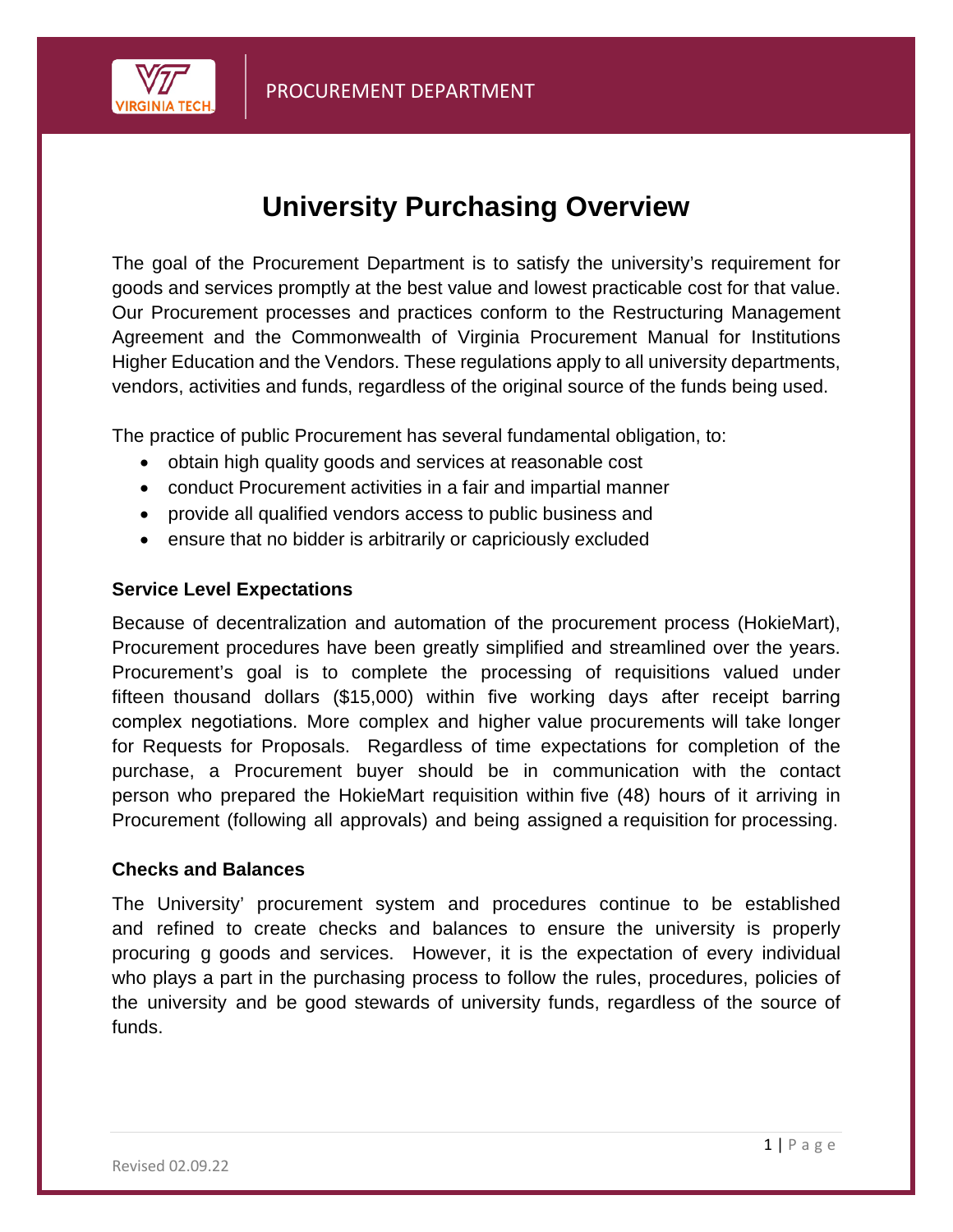

### **Classification of Purchases**

University purchases are classified according to price and/or type of purchase.

### **Price of Purchases**

| <b>Values</b>                                             | <b>General Procurement Procedure</b>                                                                                                                                                                                                                                                                                                 |
|-----------------------------------------------------------|--------------------------------------------------------------------------------------------------------------------------------------------------------------------------------------------------------------------------------------------------------------------------------------------------------------------------------------|
| \$10,000 or Less<br>(Departmental Delegations)            | Competition is not required but encouraged.<br>Department confirms price and prepares a HokieMart<br>Requisition. HokieMart system will convert this<br>Requisition to a Purchase Order and deliver it to the<br>supplier.                                                                                                           |
| Over \$10,000 to \$200,000<br>(Informal/Small Purchases)* | Department prepares a HokieMart Requisition.<br>HokieMart workflow will carry the requisition to<br>Procurement. Competition will be obtained<br>by<br>Procurement. Minimum of three (3) quotes solicited<br>by phone, fax or unsealed bid.                                                                                          |
| Over \$200,000<br>(Formal/Large Purchases)                | Department prepares a HokieMart Requisition.<br>System workflow will carry this through any required<br>intermediate<br>approval steps to Procurement.<br>Procurement Department solicits at least six (6)<br>sources in writing, using either competitive sealed<br>bidding or competitive negotiation. Advertising is<br>required. |

\*Note: Procurement Department buyers may, in their sole discretion and in the best interest of the University, place an order with a suggested source without seeking further competition for goods and services not exceeding then thousand dollars (\$10,000) in value.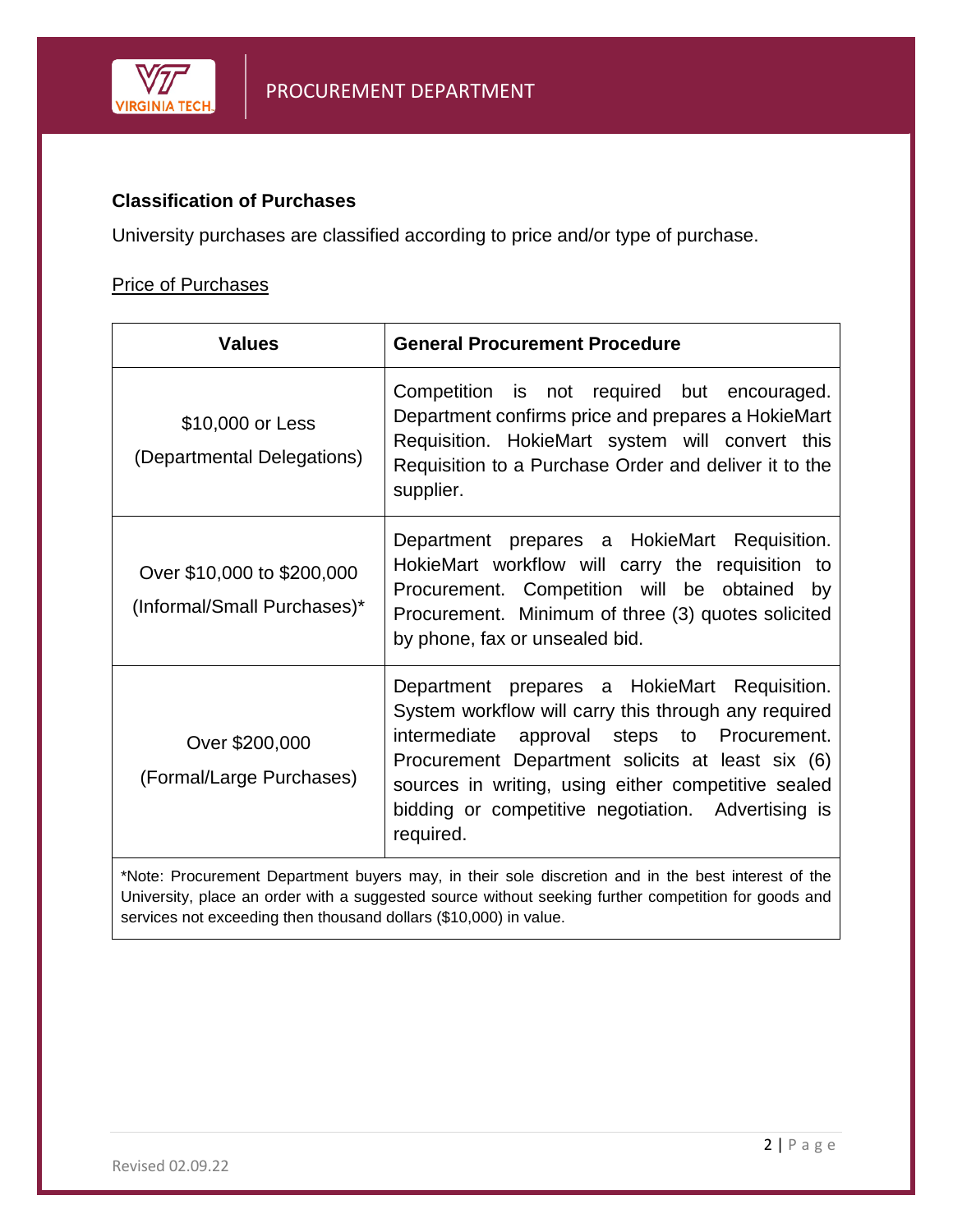

## **Type of Purchases**

| <b>Situation</b>                                                   | <b>Procedure for all Goods and Services</b>                                                                                                                                                                                                                                                                                                                                                                                                                                                                                                             |
|--------------------------------------------------------------------|---------------------------------------------------------------------------------------------------------------------------------------------------------------------------------------------------------------------------------------------------------------------------------------------------------------------------------------------------------------------------------------------------------------------------------------------------------------------------------------------------------------------------------------------------------|
| Emergency                                                          | An emergency is an occurrence of a serious and<br>urgent nature (not lack of planning) that<br>demands immediate action. Full justification of<br>the purchase is required. Justification should<br>relate to health, safety or protection of property.<br>If time permits, contact Procurement before<br>making purchase. Competition is not required<br>but should be obtained, time permitting. As soon<br>as feasible, submit a HokieMart Requisition and<br>emergency justification to procurement, who will<br>issue a confirming purchase order. |
| Sole Source                                                        | Contact the Procurement Department for<br>further guidance.                                                                                                                                                                                                                                                                                                                                                                                                                                                                                             |
| <b>Previously Owned "Used"</b><br>Equipment Valued up to \$100,000 | Competition not required. Department prepares<br>a HokieMart Requisition up to two hundred-<br>thousand dollars (\$200,000). If above \$200,000,<br>Procurement issues a purchase order.                                                                                                                                                                                                                                                                                                                                                                |
|                                                                    | *This classification does not include factory<br>demonstration,<br>rebuilt,<br>or remanufactured<br>equipment.                                                                                                                                                                                                                                                                                                                                                                                                                                          |